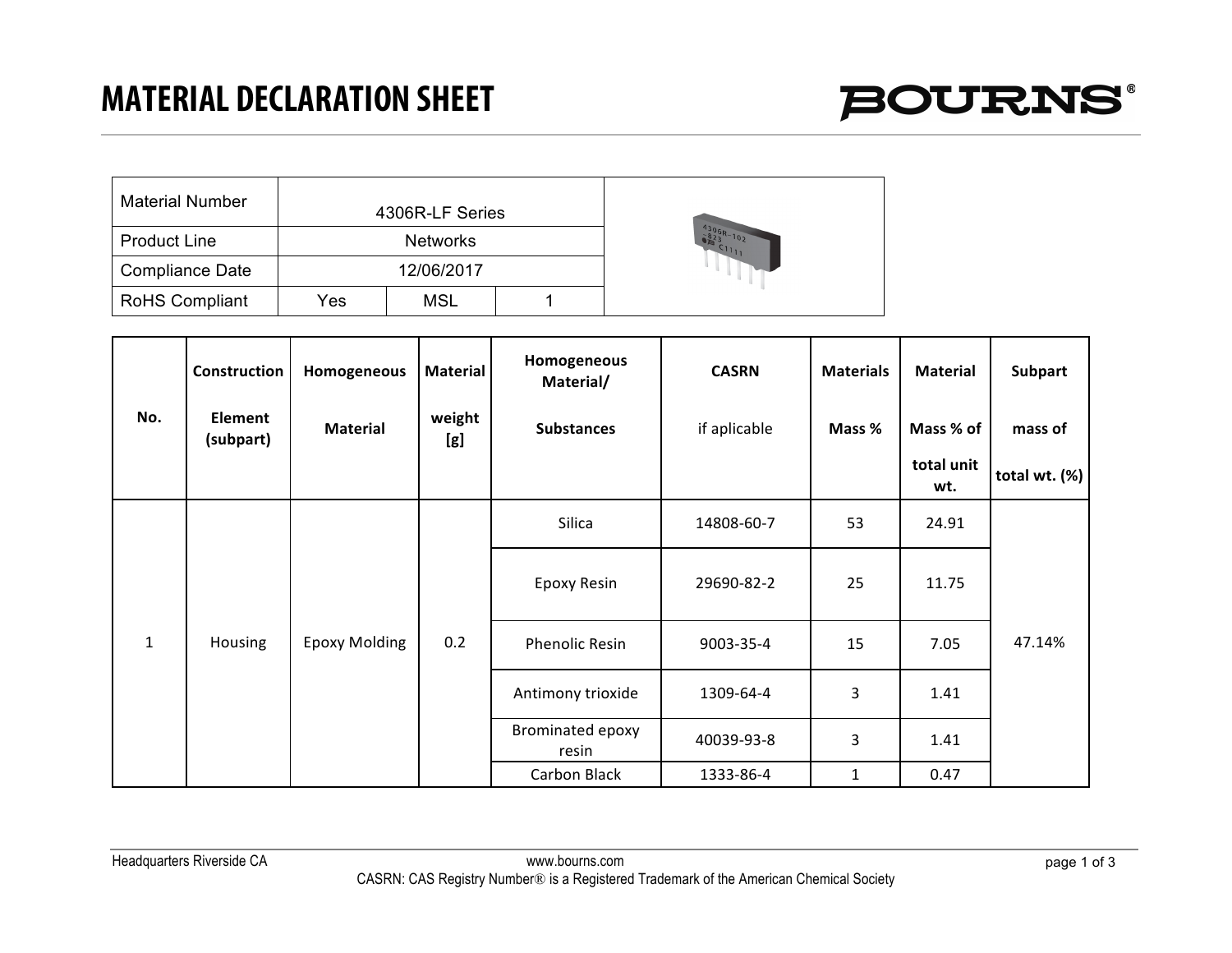## **MATERIAL DECLARATION SHEET**



| $\overline{2}$ |                  | Copper pins        | 0.078   | Copper                      | 7440-50-8  | 97.43          | 17.5374 | 18.59% |
|----------------|------------------|--------------------|---------|-----------------------------|------------|----------------|---------|--------|
|                |                  |                    |         | Iron                        | 7439-89-1  | 2.35           | 0.423   |        |
|                |                  |                    |         | Phosphorus                  | 7723-14-0  | 0.0825         | 0.01485 |        |
|                | Terminal<br>Pins |                    |         | Lead                        | 7439-92-1  | 0.015          | 0.0027  |        |
|                |                  |                    |         | Zinc                        | 7440-66-6  | 0.125          | 0.0225  |        |
|                |                  | Ni Plating         | 0.00023 | Nickel                      | 7440-02-0  | 0.001          | 0.00018 |        |
|                |                  | <b>Tin Plating</b> | 0.00063 | Tin                         | 7440-31-5  | 0.001          | 0.00018 |        |
|                |                  | Solder             | 0.033   | <b>Tin</b>                  | 7440-31-5  | 10             | 0.8     | 7.78%  |
| 3              | Termination      |                    |         | Lead                        | 7439-92-1  | 88             | 7.04    |        |
|                |                  |                    |         | Silver                      | 7440-22-4  | $\overline{2}$ | 0.16    |        |
|                | Substrate        | Alumina            | 0.1094  | Aluminum Oxide              | 1344-28-1  | 88             | 22.88   | 25.79% |
|                |                  |                    |         | Manganese dioxide           | 1313-13-9  | 3.5            | 0.91    |        |
| 4              |                  |                    |         | Titanium-diaoxide           | 13463-67-1 | 3.5            | 0.91    |        |
|                |                  |                    |         | Cromium (III) oxide         | 1308-38-9  | 2.5            | 0.65    |        |
|                |                  |                    |         | Quartz (Silicon<br>dioxide) | 14808-60-7 | 2.5            | 0.65    |        |
| 5              | Term Ink         | Ink                | 0.0003  | Silver                      | 7440-22-4  | 96.8           | 0.0968  | 0.07%  |
|                |                  |                    |         | Lead                        | 7439-92-1  | 0.5            | 0.0005  |        |
|                |                  |                    |         | Bismuth                     | 7440-69-9  | 1.6            | 0.0016  |        |
|                |                  |                    |         | Platinum                    | 7440-06-4  | 1.1            | 0.0011  |        |